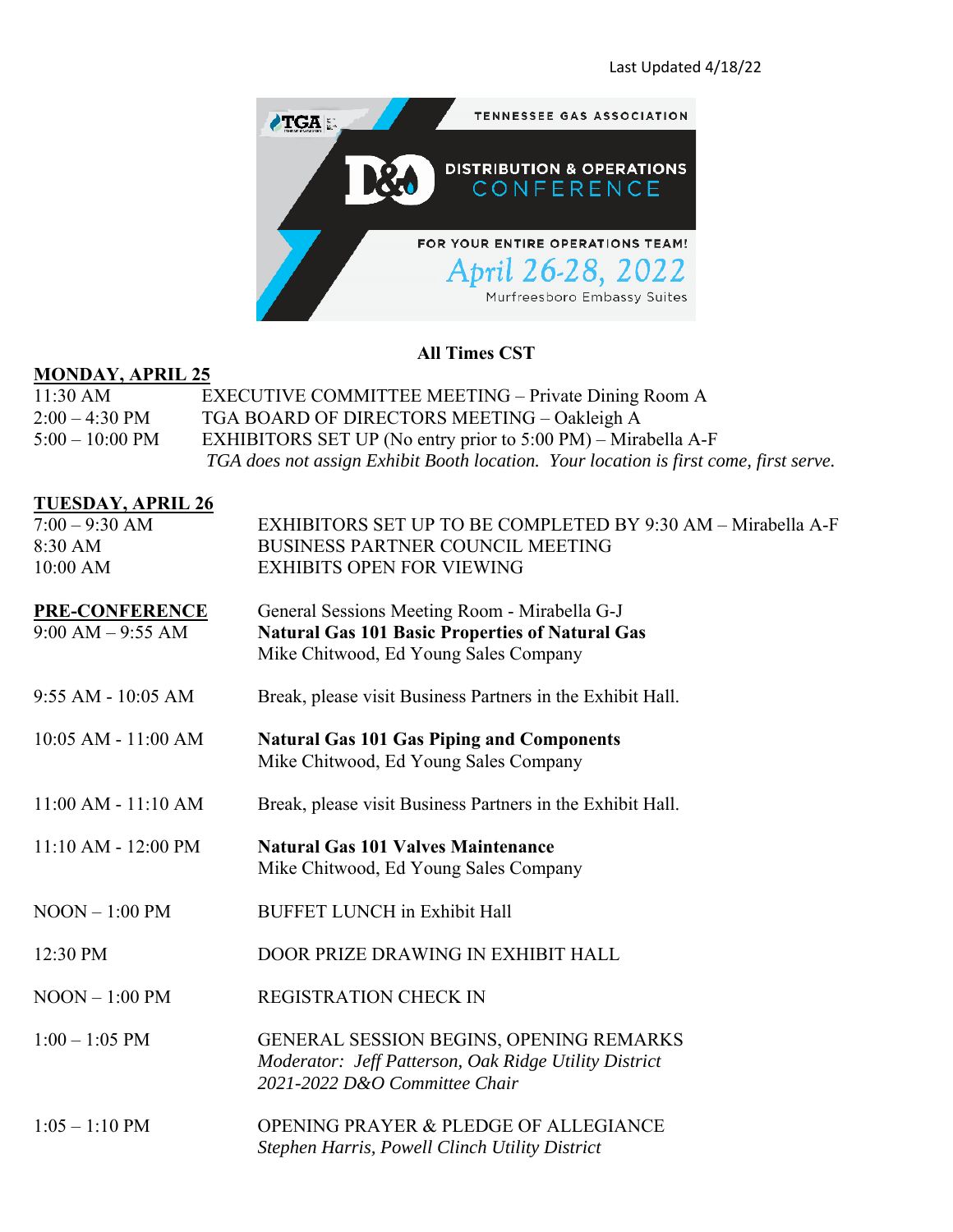| $1:10 - 1:30$ PM           | <b>TGA WELCOME &amp; UPDATE</b><br>Mark O'Neal, TGA 2021-22 President<br>Kelley Zamboni, Executive Director, Tennessee Gas Association                |
|----------------------------|-------------------------------------------------------------------------------------------------------------------------------------------------------|
| $1:30 - 2:15$ PM           | <b>TPUC UPDATE</b><br>Bryce Kenner, Tennessee Public Utility Commission                                                                               |
| $2:15 - 2:45$ PM           | BREAK - please visit Business Partners in the Exhibit Hall                                                                                            |
| $2:45 - 3:30 \text{ PM}$   | <b>TN811 UPDATE</b><br>Bill Turner, President, TN811                                                                                                  |
| $3:30 - 4:15$ PM           | <b>APGA UPDATE</b>                                                                                                                                    |
|                            | Erin Kurilla, American Public Gas Association                                                                                                         |
| $4:30 - 5:30$ PM           | BUSINESS PARTNER RECEPTION & DOOR PRIZES IN EXHIBIT HALL                                                                                              |
| <b>WEDNESDAY, APRIL 27</b> |                                                                                                                                                       |
| $7:00 - 8:00$ AM           | CONTINENTAL BREAKFAST IN EXHIBIT HALL<br>for <b>Non-Hotel Guests</b> . Hotel provides complimentary breakfast for hotel guests.                       |
| 8:00 AM                    | <b>GENERAL SESSION</b><br>Moderator: Mike Chitwood – Ed Young Sales,<br>2021-2022 D&O Committee Vice Chair                                            |
| $8:00 - 9:00$ AM           | PIPELINE SAFETY UPDATE                                                                                                                                |
|                            | Erin Kurilla, American Public Gas Association                                                                                                         |
| $9:00 - 10:00$ AM          | <b>UPRATING &amp; MAOP VALIDATION</b>                                                                                                                 |
|                            | Allyson Horner, Gibson County Utility District                                                                                                        |
|                            | Mark Parker, Smyrna Utilities Department                                                                                                              |
| $10:00 - 10:15$ AM         | NEW BUSINESS PARTNER PRESENTATIONS & DOOR PRIZES                                                                                                      |
| $10:15 - 10:45$ AM         | BREAK - please visit Business Partners in the Exhibit Hall.<br>(BUSINESS PARTNER MEETING IN EXHIBIT HALL AFTER BREAK)                                 |
|                            | <u>WEDNESDAY, APRIL 27 BREAKOUT AFTERNOON SESSIONS</u>                                                                                                |
| $10:45 - 11:45$ AM         | BREAKOUT SESSIONS - SELECT ONE TOPIC (A, B, or C)                                                                                                     |
|                            | A. New Challenges Leak Management Panel - General Sessions Room                                                                                       |
|                            | Adam Barnes, Superintendent Smithville Operation, Middle TN Utility District<br>Matt Paul, Safety Maintenance Manager, Powell-Clinch Utility District |
|                            | Alex Taylor, Gas Operations Engineer, Jackson Energy Authority                                                                                        |
|                            | B. Commercial & Small Industrial Meter Selection & Sizing - Oakleigh A                                                                                |
|                            | Mike Chitwood, EYSO                                                                                                                                   |
|                            | C. Cathodic Protection - Broadlands AB                                                                                                                |
|                            | Pat Hickey, Clark Engineering & Utility Solutions                                                                                                     |

### 11:45 – 1:00 PM GROUP BUFFET LUNCHEON IN EXHIBIT HALL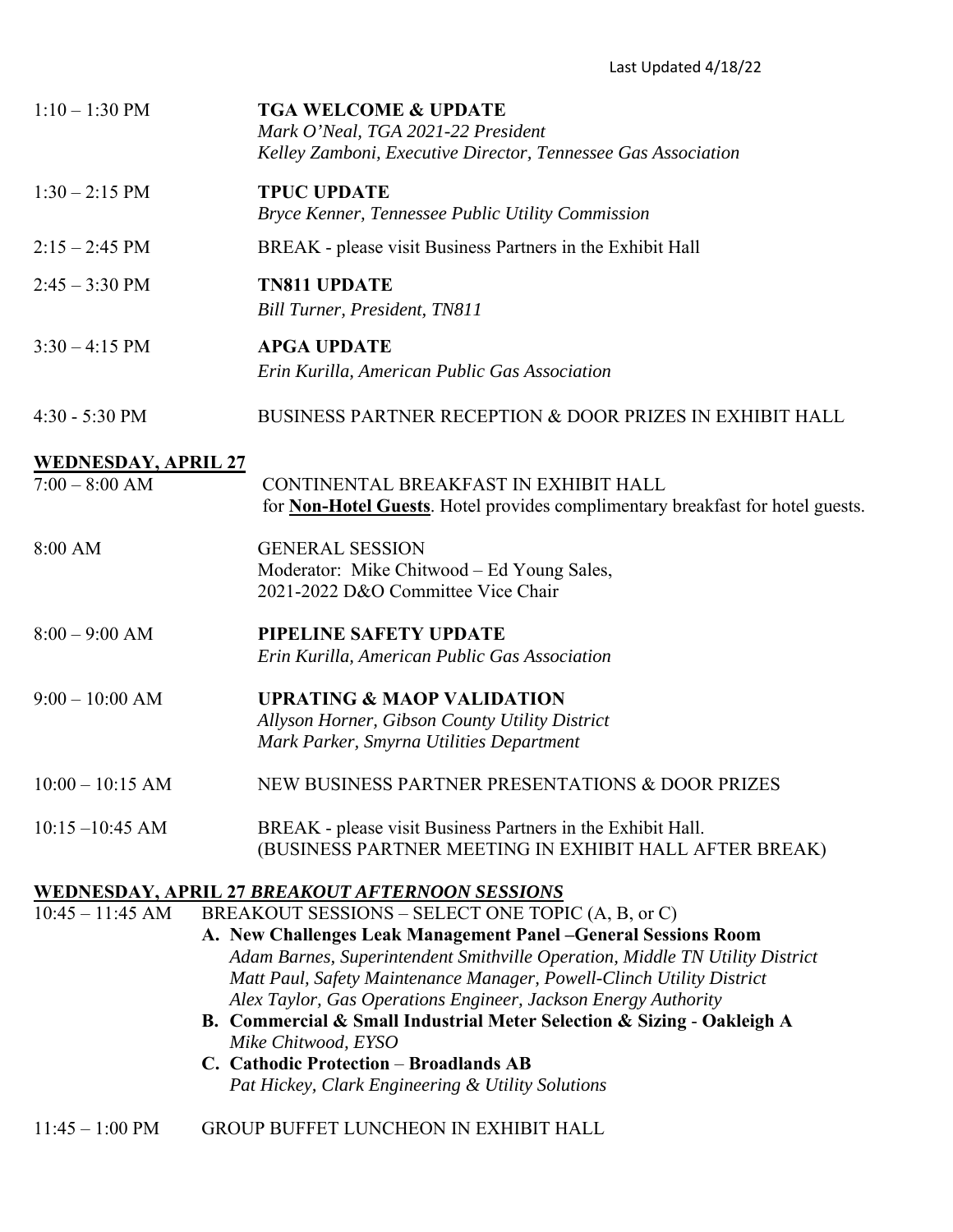#### 1:00 PM – 4:30 PM BREAKOUT SESSIONS –SELECT ONE TOPIC EACH HOUR

- $1:00 2:00 \text{ PM}$  (SELECT D, E, or F)
	- **D. Commercial & Small Industrial Meter Selection & Sizing Oakleigh A** *Mike Chitwood, EYSO*
	- **E. Middle TN Electric Display about the Hazards of Electricity Broadlands AB**
	- **F. New Challenges Leak Management Panel General Sessions Room** *Adam Barnes, Superintendent Smithville Operation, Middle TN Utility District Matt Paul, Safety Maintenance Manager, Powell-Clinch Utility District Alex Taylor, Gas Operations Engineer, Jackson Energy Authority*

### $2:10 - 3:10 \text{ PM}$  (SELECT G, H, or I)

- **G. AMR to AMI Technology Sector General Sessions Room** *Robert Moreland, Project Manager, Piedmont Natural Gas*
- **H. Utility Railroad Crossings Broadlands AB**
- *I.* **TPUC Q & A Session** *Travis Aslinger. TPUC* **Oakleigh A**

#### 3:10 –3:30 PM BREAK - please visit Business Partners in the Exhibit Hall

# $3:30 - 4:30 \text{ PM}$  (SELECT J, K, or L)

- **J. Cathodic Protection Broadlands AB** *Pat Hickey, Clark Engineering & Utility Solutions*
- **K. AMR to AMI Technology Sector General Sessions Room**  *Robert Moreland, Project Manager, Piedmont Natural Gas*
- **L. D&O Jeopardy Oakleigh A**  *Maria Hooks & Robin Hunley, Powell Clinch Utility*

### 4:30 PM ADJOURNMENT- EXHIBITORS MUST BREAK DOWN WEDNESDAY

### **THURSDAY, APRIL 28**

| $7:00 - 8:00$ AM   | CONTINENTAL BREAKFAST IN BALLROOM for Non-Hotel Guests<br>Hotel provides complimentary breakfast for hotel guests.          |
|--------------------|-----------------------------------------------------------------------------------------------------------------------------|
| 8:00 AM            | <b>GENERAL SESSION</b><br>Moderator: Mike Chitwood, EYSO 2021-22 D&O Vice Chair                                             |
| $8:00 - 9:00$ AM   | <b>WHERE IS MY STUFF? – Supply Chain Impact on the Industry</b><br>Donna England, President, Tennessee Trucking Association |
| $9:00 - 9:15$ AM   | BREAK - Exhibits must be cleared out of Exhibit Hall by 10:00 a.m.                                                          |
| $9:15-10:15$ AM    | <b>GAS INDUSTRY ENVIRONMENT UPDATE</b><br><i>Brooke Sinclair- KUB</i>                                                       |
| $10:15 - 10:30$ AM | $BREAK$ – please return your name badge to the registration table to be entered in the<br>grand door prize drawing.         |
| $10:30 - 11:30$ AM | <b>HUMPHREYS COUNTY UTILITY DISTRICT FLOOD RESPONSE</b><br>David Wiser, HCUD General Manager                                |